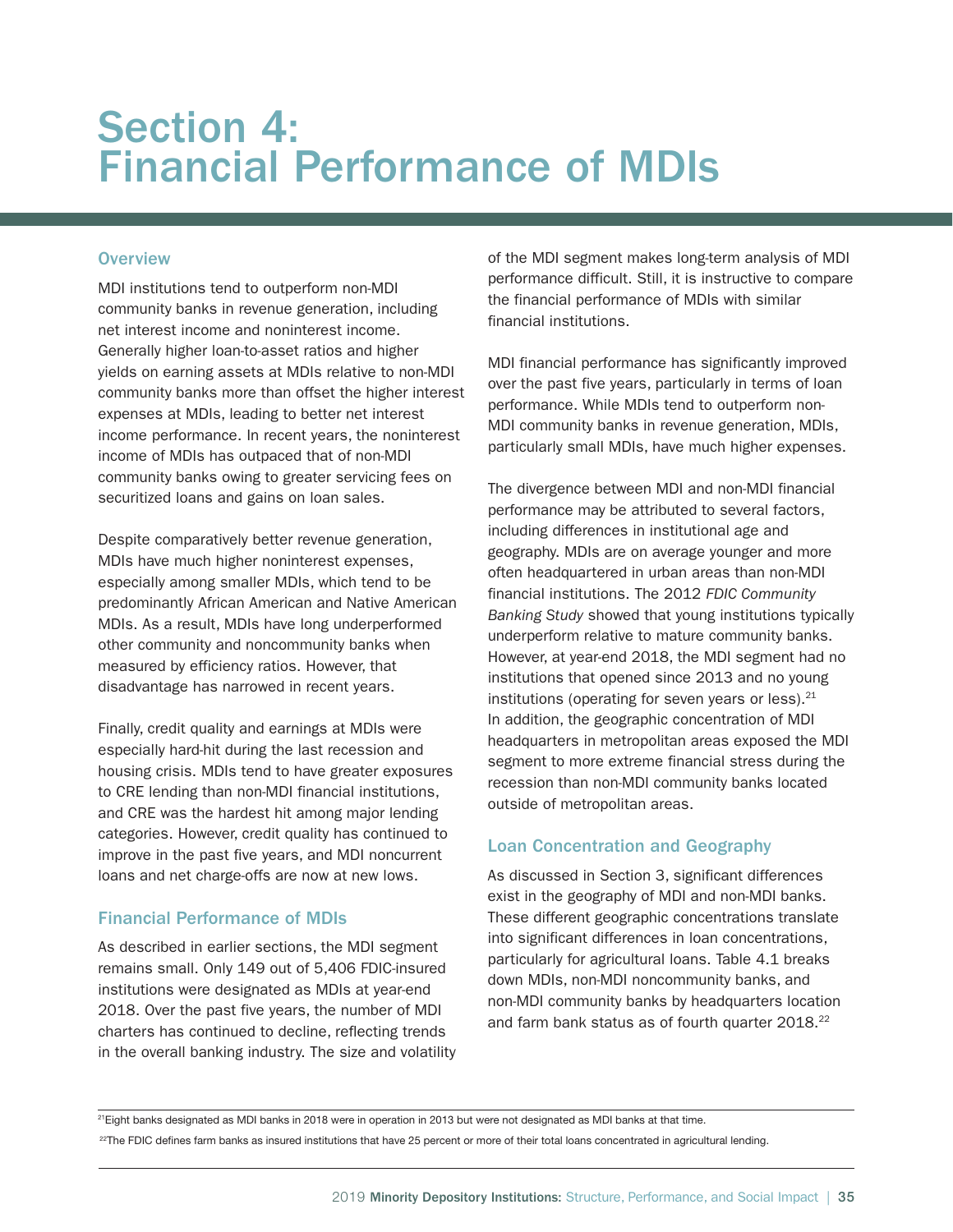Eighty-five percent of MDIs and 87 percent of non-MDI noncommunity banks are headquartered in metropolitan areas, compared with just 50 percent of non-MDI community banks. Table 4.1 shows that predominantly urban MDI and non-MDI noncommunity bank segments are far less invested in agriculture than non-MDI community banks. While less than 3 percent of MDIs and non-MDI noncommunity banks are considered farm banks, more than one-quarter of non-MDI community banks are farm banks.

Section 4 disaggregates community nonfarm banks headquartered in metropolitan areas (metro nonfarm) from other community banks to compare the financial performance of MDIs with the financial institutions they most closely resemble.

## Table 4.1

MDI Banks Non-MDI Noncommunity Banks Non-MDI Community Banks Description of Bank Headquarters Location **Metro Nonmetro Nonmetro Nonmetro Metro Nonmetro** Nonmetro Farm Bank Designation Nonfarm Bank | 123 | 21 | 351 | 48 | 2,109 | 1,408 Farm Bank  $\begin{array}{|c|c|c|c|c|c|c|c|c|} \hline \end{array}$  3  $\begin{array}{|c|c|c|c|c|} \hline \end{array}$  3  $\begin{array}{|c|c|c|c|c|} \hline \end{array}$  3  $\begin{array}{|c|c|c|c|} \hline \end{array}$  3  $\begin{array}{|c|c|c|c|c|} \hline \end{array}$  3  $\begin{array}{|c|c|c|c|c|} \hline \end{array}$  3  $\begin{array}{|c|c|c|c|c|} \hline \end{array$ Nonfarm Bank | 83% | 14% | 86% | 12% | 43% | 29% Farm Bank 1 2% 1% 1% 1% 1% 6% 21% Total | 85% | 15% | 87% | 13% | 50% | 50%

Number and Share of Insured Institutions by Geographic Designation and Farm Bank Designation

Source: FDIC fourth-quarter 2018 data

Note: Metro-nonmetro designation is based on whether the county in which the bank's headquarters is located exists within a metropolitan statistical area (MSA). The FDIC defines farm bank as an insured institution that has 25 percent or more of total loans concentrated in agricultural loans. Sum totals do not total due to rounding.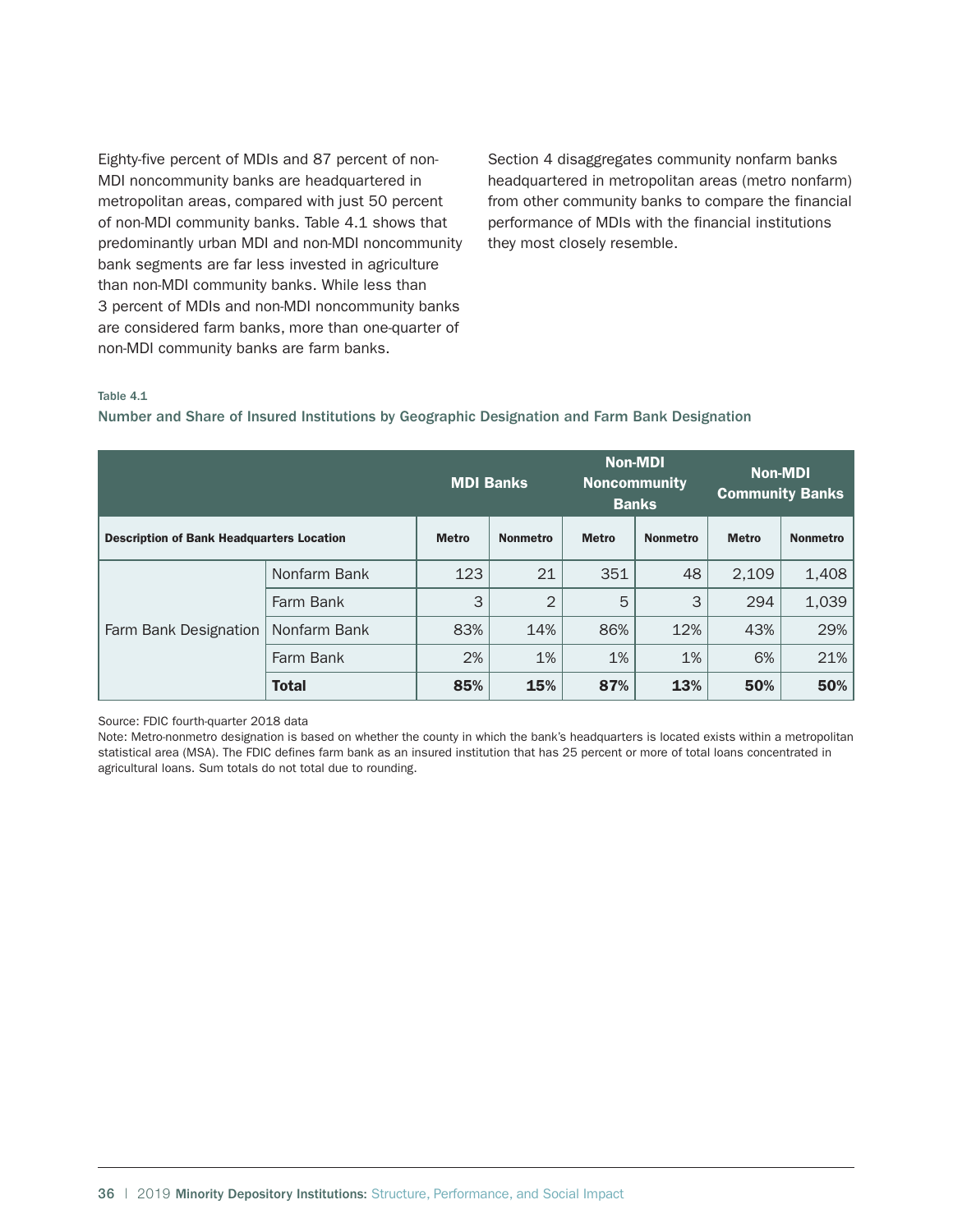WHY DISAGGREGATE COMMUNITY BANKS FOR COMPARISONS OF FINANCIAL PERFORMANCE? Earlier sections of this report showed that

MDI balance sheets resemble those of most community banks. However, certain subgroups of community banks do not resemble MDIs and are therefore not suitable for comparative analysis.

Chart 4.1 on pages 38–39 shows that both MDIs and community nonfarm banks headquartered in metropolitan areas (metro nonfarm) held assets that were heavily concentrated in CRE and C&D lending in 2007, at the cusp of the housing and financial crisis. The heavy concentration of both MDI and metro nonfarm community bank assets in CRE suggests that the performance of these bank groups was driven largely by commercial real estate market fundamentals.

Conversely, in 2007, agriculture was in the midst of its most prosperous period in more than half a century. As a result, institutions invested in agriculture, especially community farm banks, were much more insulated from the credit problems caused by the housing crisis. Delinquencies, loan chargeoffs, and loan loss provision expenses among community farm banks increased little, in stark contrast to CRE-focused, metro-based community banks and MDIs. For this reason, community farm bank profitability suffered much less.

Given the strong divergence in financial performance between agriculture-focused community banks and MDIs, Section 4 limits financial comparison to only those community banks that most resemble MDIs: metro nonfarm community banks.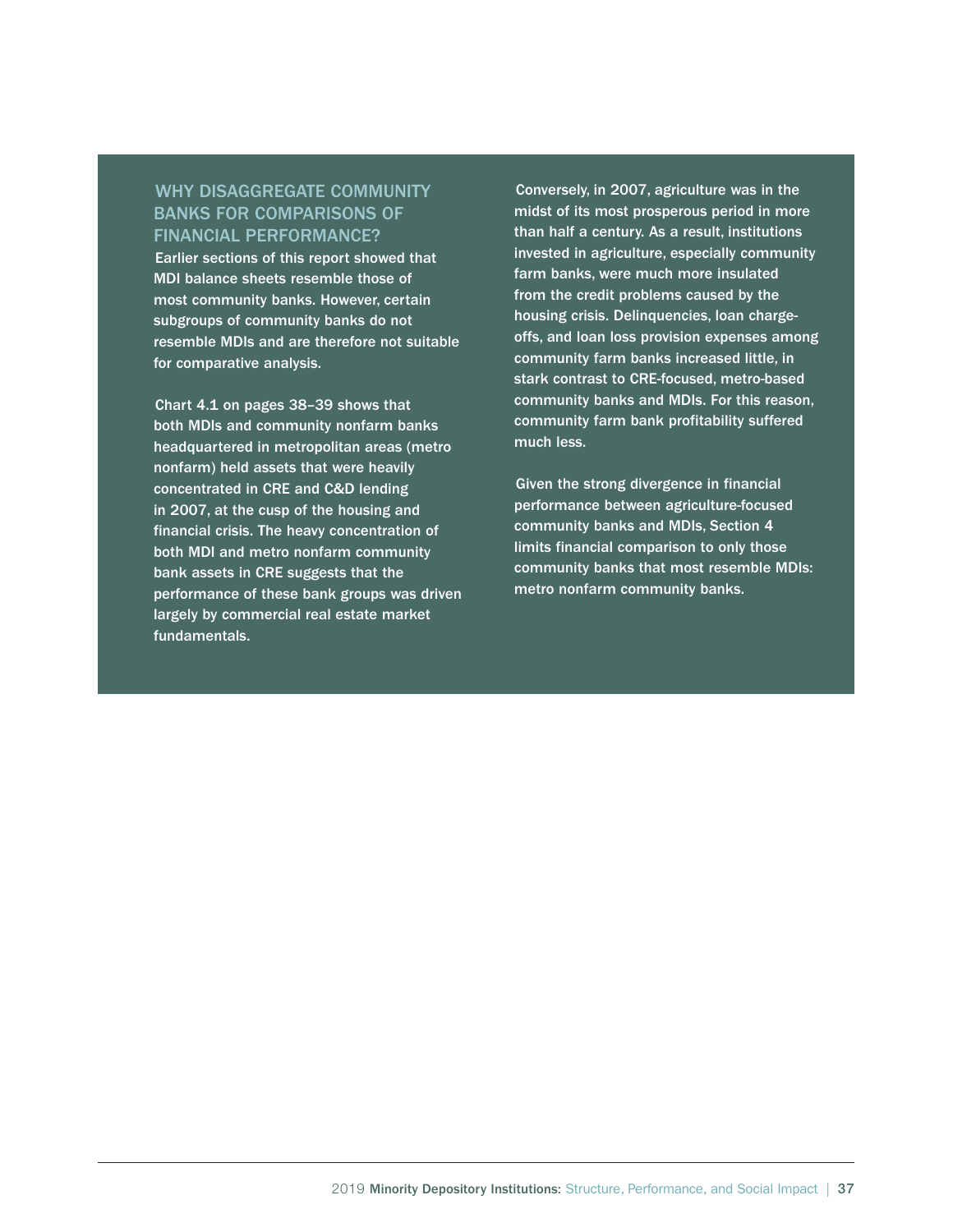## Chart 4.1 Institutions with High CRE Concentrations Fared Much Worse During the Last Recession Than Other Institutions

#### Chart 4.1– a: Loan Mix by Bank Designation - 2007

Share of Total Loans, Percent (Interquartile Range)



Source: FDIC, fourth quarter 2007 data

Note: The interquartile range shows the range of loan mix for the middle 50 percent of banks in each bank group (25th–75th). Construction (C&D) is a subset of commercial real estate (CRE).

## Chart 4.1– b: Loan Mix by Bank Designation - 2018

Share of Total Loans, Percent (Interquartile Range)



Source: FDIC, fourth quarter 2018 data

Note: The interquartile range shows the range of loan mix for the middle 50 percent of banks in each bank group (25th–75th). Construction (C&D) is a subset of commercial real estate (CRE).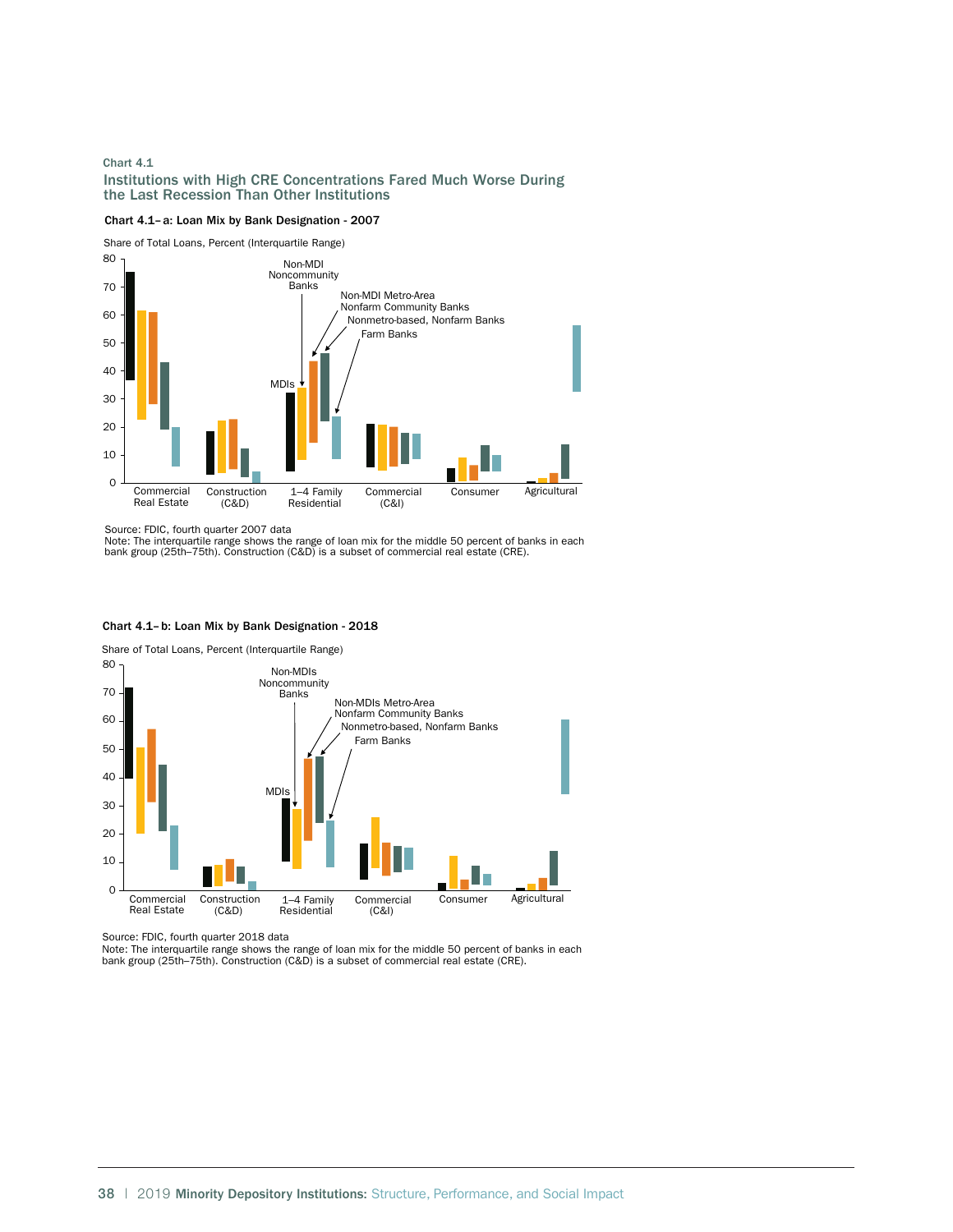## Chart 4.1 (continued) Institutions with High CRE Concentrations Fared Much Worse During the Last Recession Than Other Institutions

## Chart 4.1– c: Noncurrent Loans





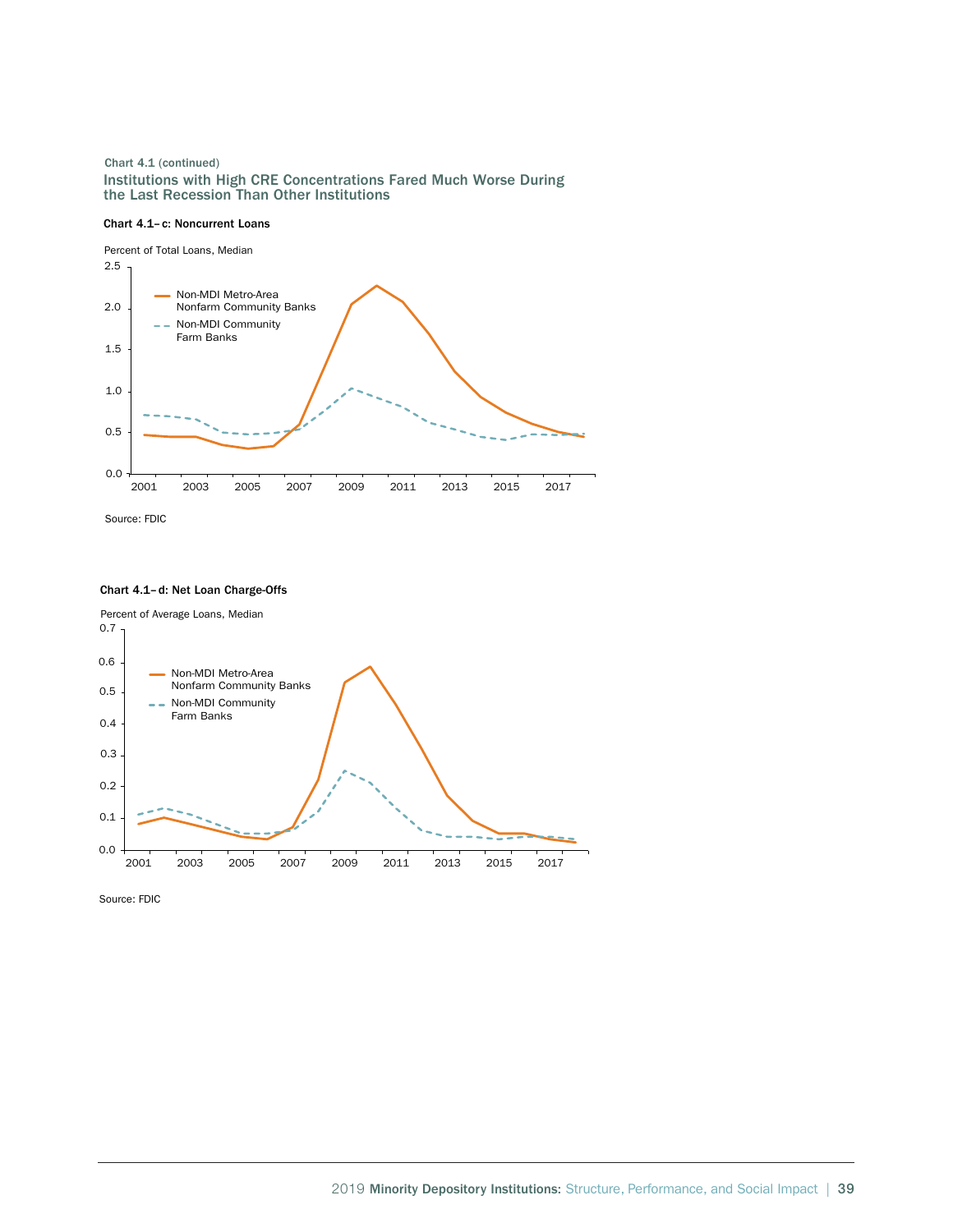# Profitability and Credit Quality

The 2008 to 2009 recession followed a collapse in home prices that quickly halted new housing development construction. As the construction halted, newly developed strip shopping centers built to accommodate these new housing developments saw significant vacancies. As

#### Chart 4.2 Credit Quality Indicators

#### Chart 4.2– a: Noncurrent Loans



Source: FDIC

Note: Light-blue shading represents the 25th percentile to 75th percentile range for MDIs.

#### Chart 4.2– b: Net Loan Charge-Offs



Source: FDIC

Note: Light-blue shading represents the 25th percentile to 75th percentile range for MDIs.

a result, the credit quality of insured institutions with heavy loan exposure in these largely urban markets was adversely affected, including MDIs, noncommunity banks, and metro nonfarm community banks (see Chart 4.2 below). MDIs saw higher delinquencies and charge-offs than non-MDI metro nonfarm community banks.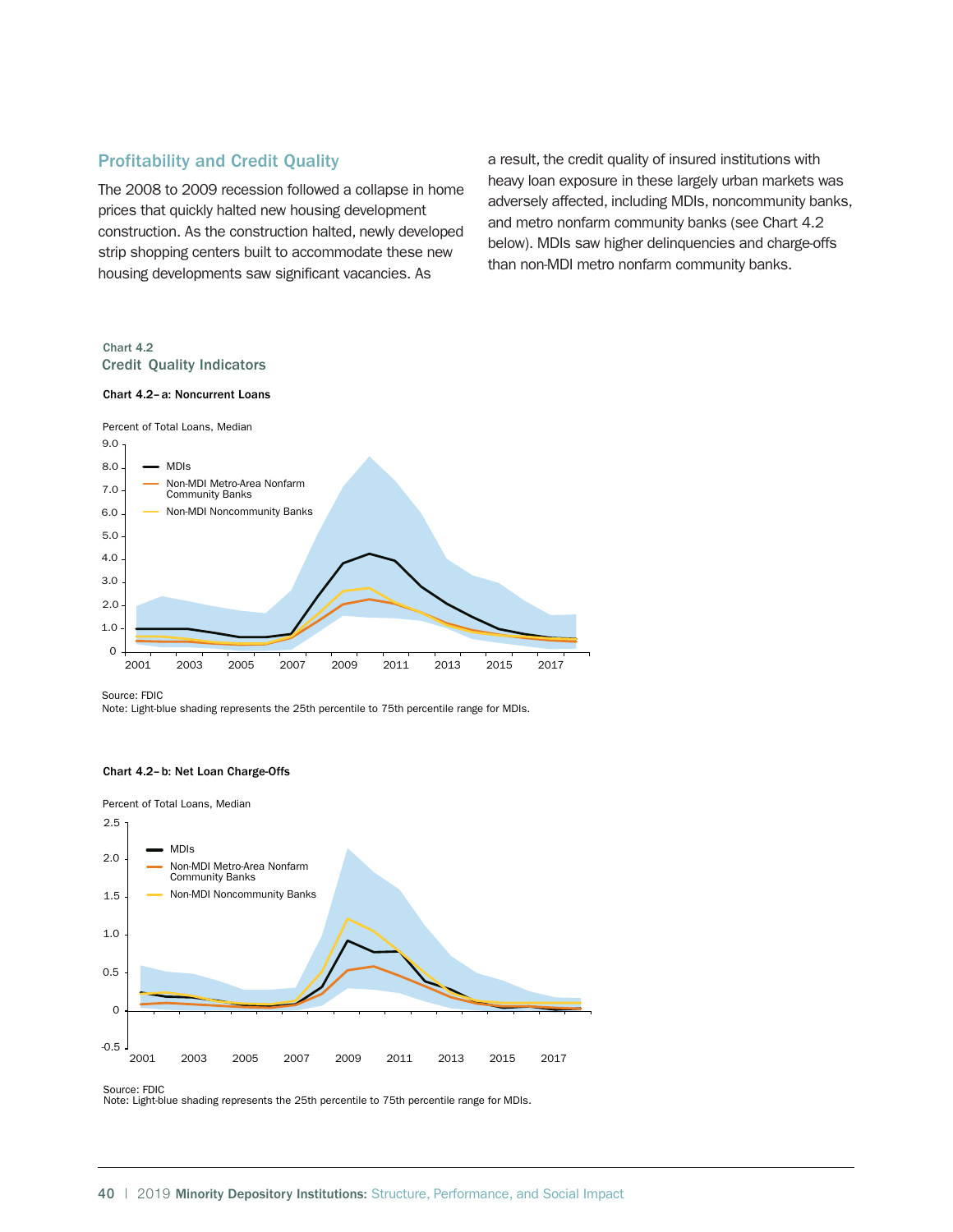As a result, MDIs required substantially more loan loss provision expenses to maintain sufficient reserves than non-MDI metro nonfarm community banks, pushing pretax return on assets (pretax ROA) for MDIs into negative territory (see Charts 4.3–a and b below).<sup>23</sup> In 2009, more than half of MDIs were unprofitable, and the bottom quarter of MDIs had pretax ROA ratios worse than negative 2.5 percent.

#### Chart 4.3

## Total Revenue, Loan Loss Provisions, and Net Income



2001 2003 2005 2007 2009 2011 2013 2015 2017 MDIs Non-MDI Metro-Area Nonfarm Community Banks Non-MDI Noncommunity Banks Annual Percent of Average Assets, Median  $0.0$ 0.5 1.0 1.5 2.0 2.5 3.0

Source: FDIC

Note: Light-blue shading represents the 25th percentile to 75th percentile range for MDIs.



## Chart 4.3– b: Pretax Return of Assets

Source: FDIC

Note: Light-blue shading represents the 25th percentile to 75th percentile range for MDIs.

<sup>23</sup>Pretax return on assets is one of the most widely-used measures of financial institution earnings performance. The measure shows pretax net income as a percent of average assets and includes extraordinary items and other adjustments, net of taxes.

Since the recession, credit quality has improved greatly across the banking industry. At year-end 2018, the median noncurrent loan ratio for MDIs fell to a studyperiod low of 0.56 percent, as did the net charge-off rate (0.02 percent). As a result, loan performance has increased sharply, providing the most significant boost to post-recession MDI earnings.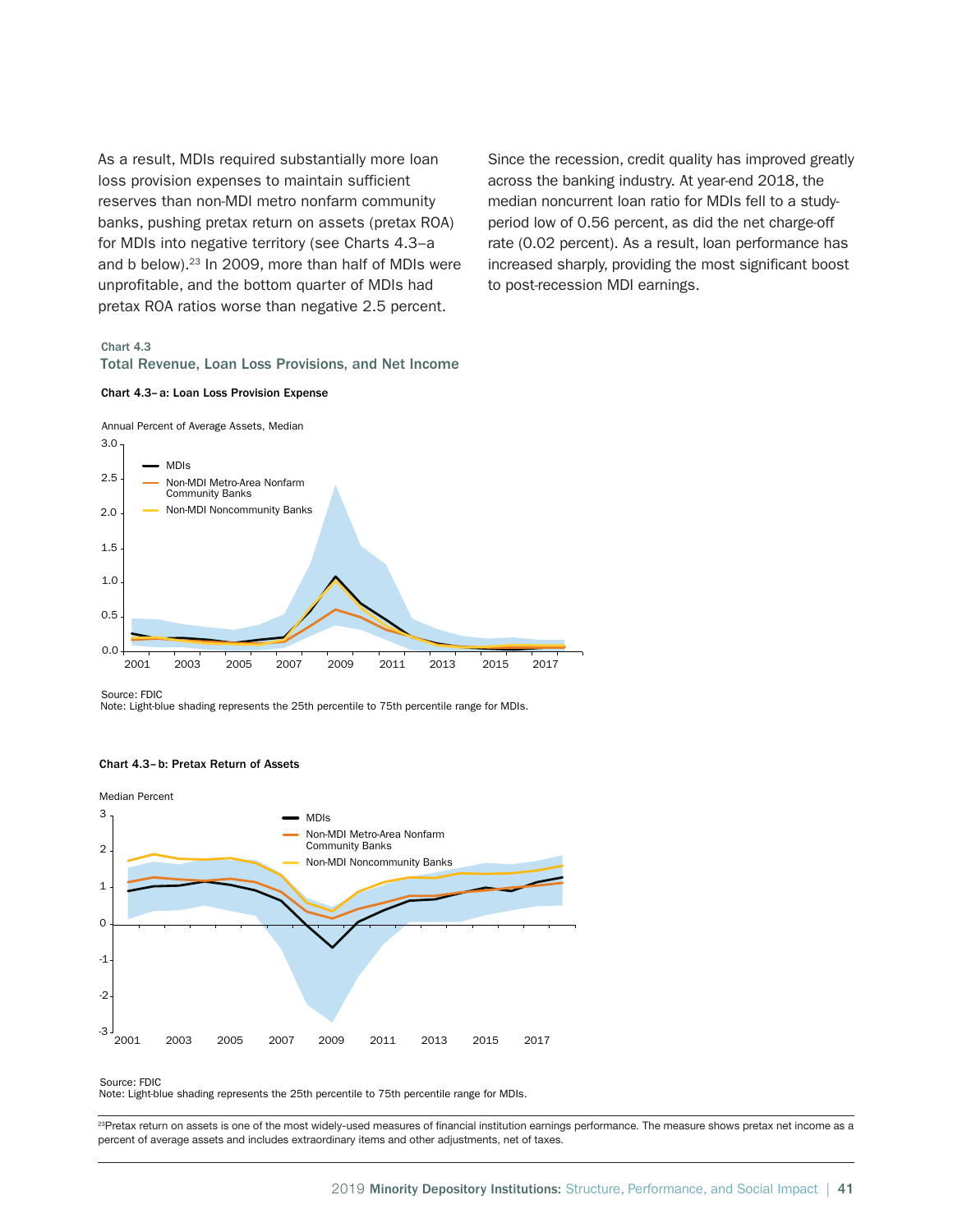Chart 4.3 (continued) Total Revenue, Loan Loss Provisions, and Net Income

#### Chart 4.3– c: Total Revenue

Percent of Average Loans, Median 8 10 9 6 7 4 5 3 1 0 2 MDIs Non-MDI Metro-Area Nonfarm Community Banks Non-MDI Noncommunity Banks 2001 2003 2005 2007 2009 2011 2013 2015 2017 Source: FDIC

Note: Light-blue shading represents the 25th percentile to 75th percentile range for MDIs.

Moreover, revenue (net interest income plus noninterest income) has rebounded slightly in recent years, also boosting median pretax ROA (see Chart 4.3–c above). Revenue performance was generally stronger at MDIs than it was at non-MDI noncommunity banks and non-MDI metro nonfarm community banks throughout the study period, particularly during the last four years.

MDIs posted year-over-year increases in median pretax ROA in eight of the past nine years. After lagging non-MDI metro nonfarm community banks in measures of pretax ROA during the first 14 years of the study period, MDIs outpaced that group three of the past four years. In addition, although MDI pretax ROA has consistently lagged non-MDI noncommunity bank pretax ROA, the spread has narrowed since 2013 to a study-period low.

## Revenue

MDIs consistently generate greater net interest income than their non-MDI counterparts (see Chart  $4.4$ –a, page  $43$ ).<sup>24</sup> Before the recession, the higher net interest income of MDIs was due to a combination of generally higher interest income and generally lower interest expense than other bank groups. Since 2013, MDI interest income has rebounded more quickly than at most non-MDI financial institutions (see Chart 4.4–b, page 43). While MDI interest expenses have also risen more quickly than those of other financial institutions, the difference has not been as significant as that reported in interest income (see Chart 4.4–c, page 44). Since 2008, higher loan-to-asset ratios have also boosted interest income at MDIs relative to the other bank groups (see Chart  $4.4-$ d, page  $44$ ).<sup>25</sup> Because of these combined factors, MDIs exhibit a widening advantage in net interest income.

<sup>24</sup>Net interest income is calculated as interest income less interest expense.

<sup>25</sup>MDIs may price their loans higher to mitigate risk; however, loan pricing information is not reported by banks on Call Reports, and granularity of reported loan income is insufficient to infer pricing differences between the groups based on differences in loan yields.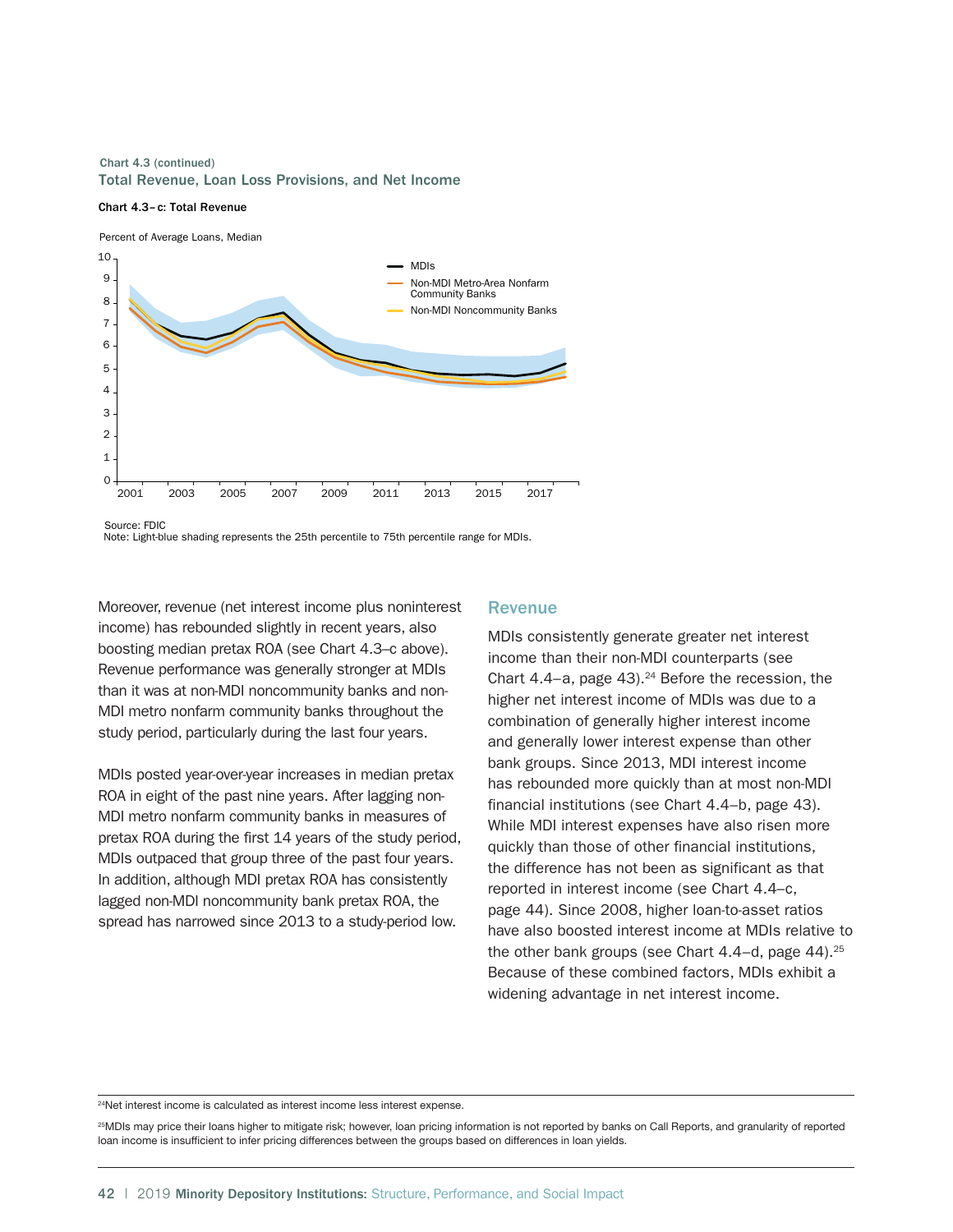# Chart 4.4 Interest Income, Interest Expense, and Loans-to-Assets Ratios

#### Chart 4.4– a: Net Interest Income





Source: FDIC

Note: Light-blue shading represents the 25th percentile to 75th percentile range for MDIs.

#### Chart 4.4– b: Interest Income

Annual Percent of Average Earning Assets, Median



Source: FDIC

Note: Light-blue shading represents the 25th percentile to 75th percentile range for MDIs.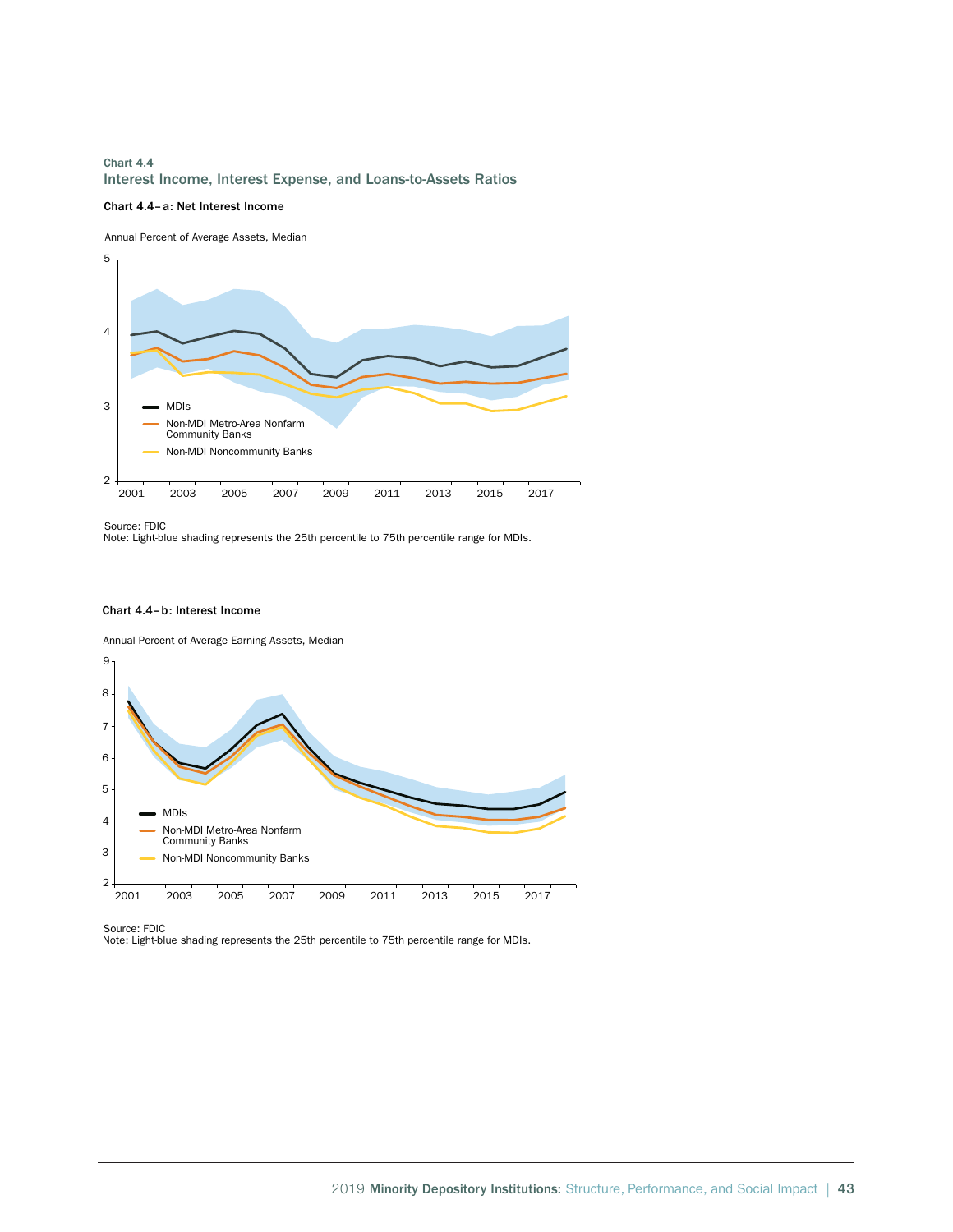## Chart 4.4 (continued) Interest Income, Interest Expense, and Loans-to-Assets Ratios

# Chart 4.4– c: Interest Expense



Source: FDIC

Note: Light-blue shading represents the 25th percentile to 75th percentile range for MDIs.





Source: FDIC

Note: Light-blue shading represents the 25th percentile to 75th percentile range for MDIs.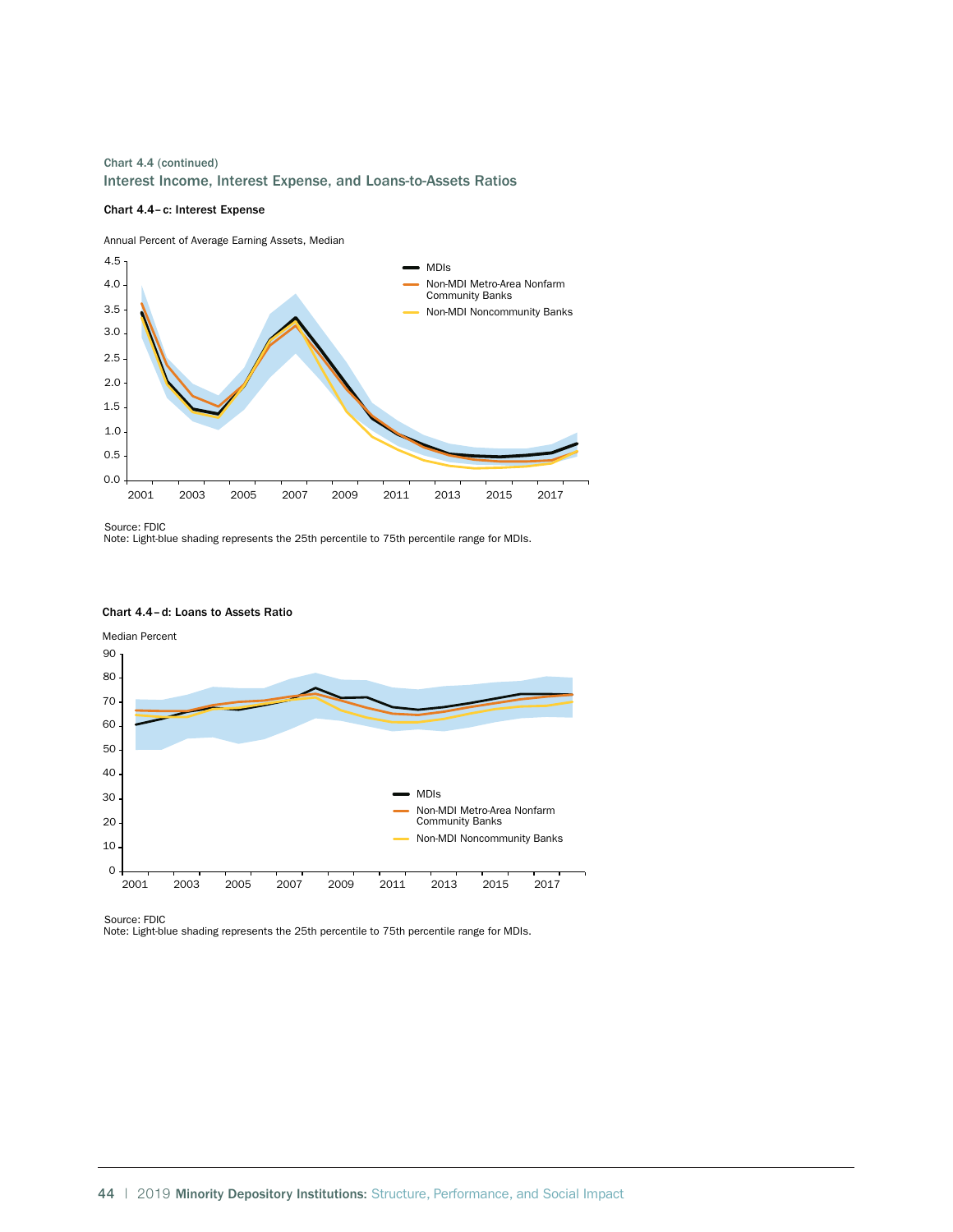Despite steady improvement over the past several years, MDI interest income as a share of average assets still lags its pre-recession levels, largely because of the low-interest rate environment.

MDIs lag non-MDI noncommunity banks considerably in terms of noninterest income, but they have generally outpaced non-MDI metro nonfarm community banks (see Chart 4.5–a below). In 2001, MDIs had greater income related to service charges on deposits than non-MDI metro nonfarm banks, but that advantage had dissipated by 2006. MDIs also reported greater other noninterest income, which includes income from sources including ATM fees, check printing fees, and safe deposit box fees (see Chart  $4.5$ –b, page  $46$ ).<sup>26</sup> That advantage disappeared during the recession and never rematerialized. However, since 2009, MDIs have benefitted from higher loan servicing fee growth and net gains on loan sales, pushing overall performance of the MDIs above that of the non-MDI metro nonfarm banks (see Charts 4.5–c and d, page 46–47).

## Chart 4.5 Noninterest Income Details

#### Chart 4.5– a: Noninterest Income



Source: FDIC Note: Light-blue shading represents the 25th percentile to 75th percentile range for MDIs.

<sup>26</sup>In most time periods, for all bank groups, median net loan servicing fee income and net gains on loan sales are zero, indicating that, in general, only a minority of institutions report this activity. However, income has grown for those institutions that do report these income items, as shown in Chart 4.5–c and d, pages 46–47.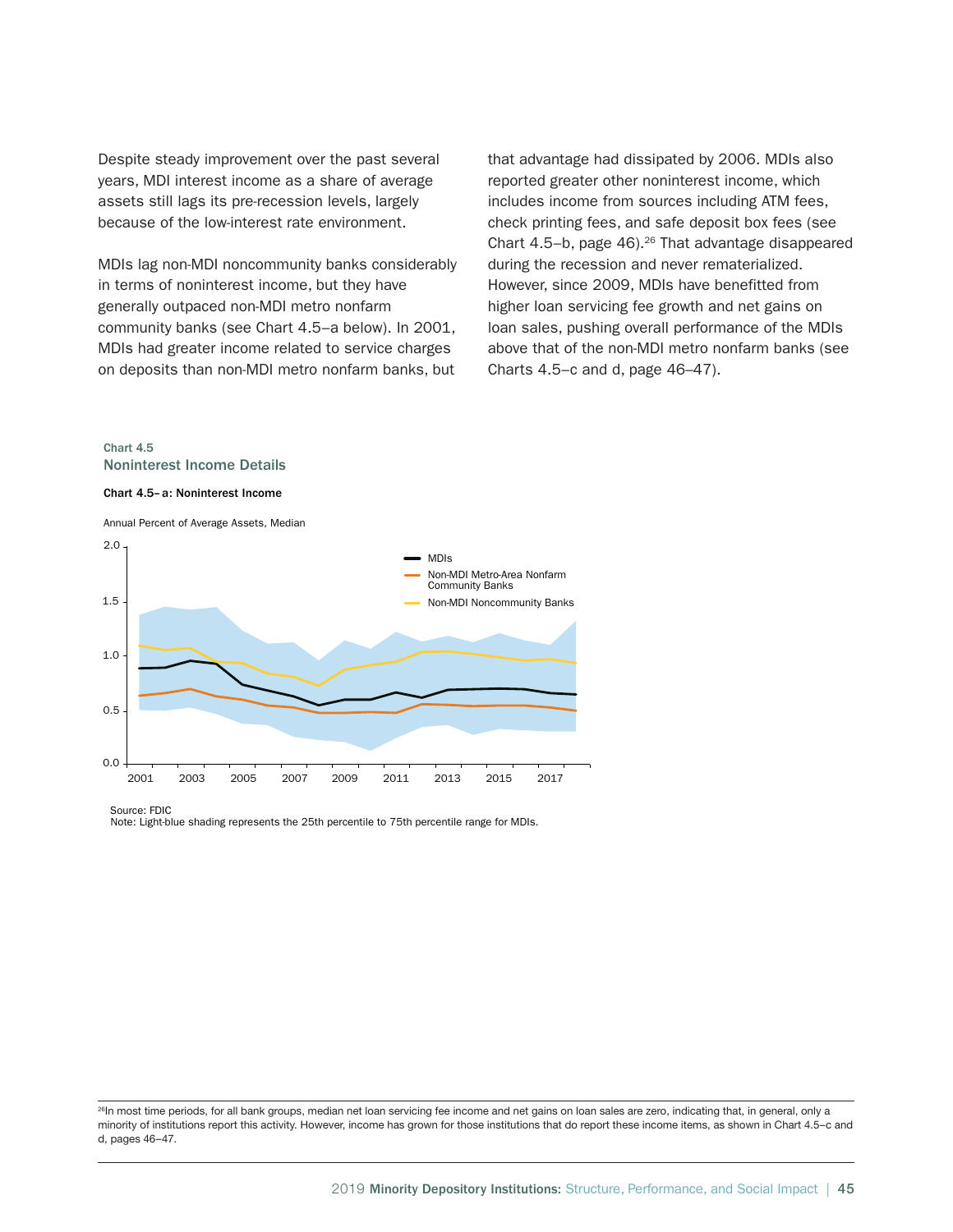## Chart 4.5 (continued) Noninterest Income Details

#### Chart 4.5– b: Other Noninterest Income



Source: FDIC

Note: Light-blue shading represents the 25th percentile to 75th percentile range for MDIs.

## Chart 4.5– c: Net Servicing Fees

Annual Percent of Average Assets, 75th Percentile

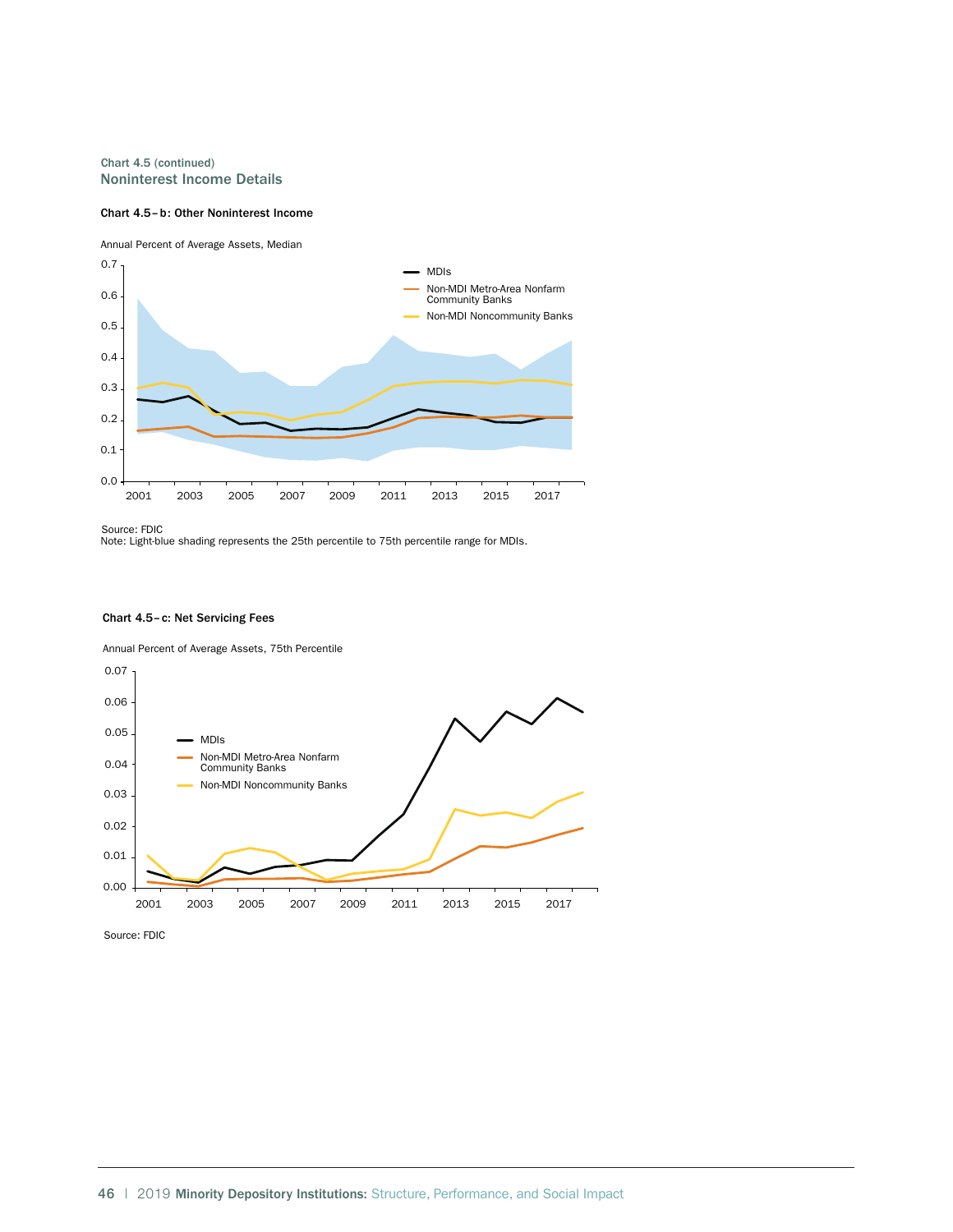## Chart 4.5 (continued) Noninterest Income Details

#### Chart 4.5– d: Net Gains on Sales of Loans and Leases



Source: FDIC

The consistent advantage in noninterest income generation by non-MDI noncommunity banks over MDIs and non-MDI metro nonfarm community banks is attributable, at least in part, to greater other noninterest income.

## Overhead Costs

Since 2013, the overhead expense ratios for MDIs — salaries, premises and fixed assets, and other noninterest expenses, such as technology costs as a percentage of average assets — have improved overall (see Chart 4.6, page 48). Between 2013 and 2018, the median MDI noninterest expense ratio declined 29 basis points, the upperbound of the interquartile range declined 19 points, and the lower-bound of the interquartile range declined 11 basis points. Some of this improvement reflects the exit and entry of banks into the MDI group during the period, but improvements were seen in the median and upper- and lower-bounds even when considering only those MDI banks present throughout the entire five-year span.<sup>27</sup>

Despite these improvements, MDI overhead expenses are still well above those of other institutions. Four of every 10 non-MDI banks have lower overhead expense ratios than the best 25 percent of MDIs.

<sup>27</sup>There were 174 MDI institutions at year-end 2013 and 149 at year-end 2018. The exit of 33 institutions present in 2013 and the post-2013 entrance of eight institutions account for the change in number of MDIs. Of the 33 institutions that exited, 12 had noninterest expense ratios among the highest quartile in 2013 compared with six among the lowest quartile. Of the eight institutions added since 2013, three had noninterest expense ratios among the highest quartile in 2018 compared to one among the lowest quartile.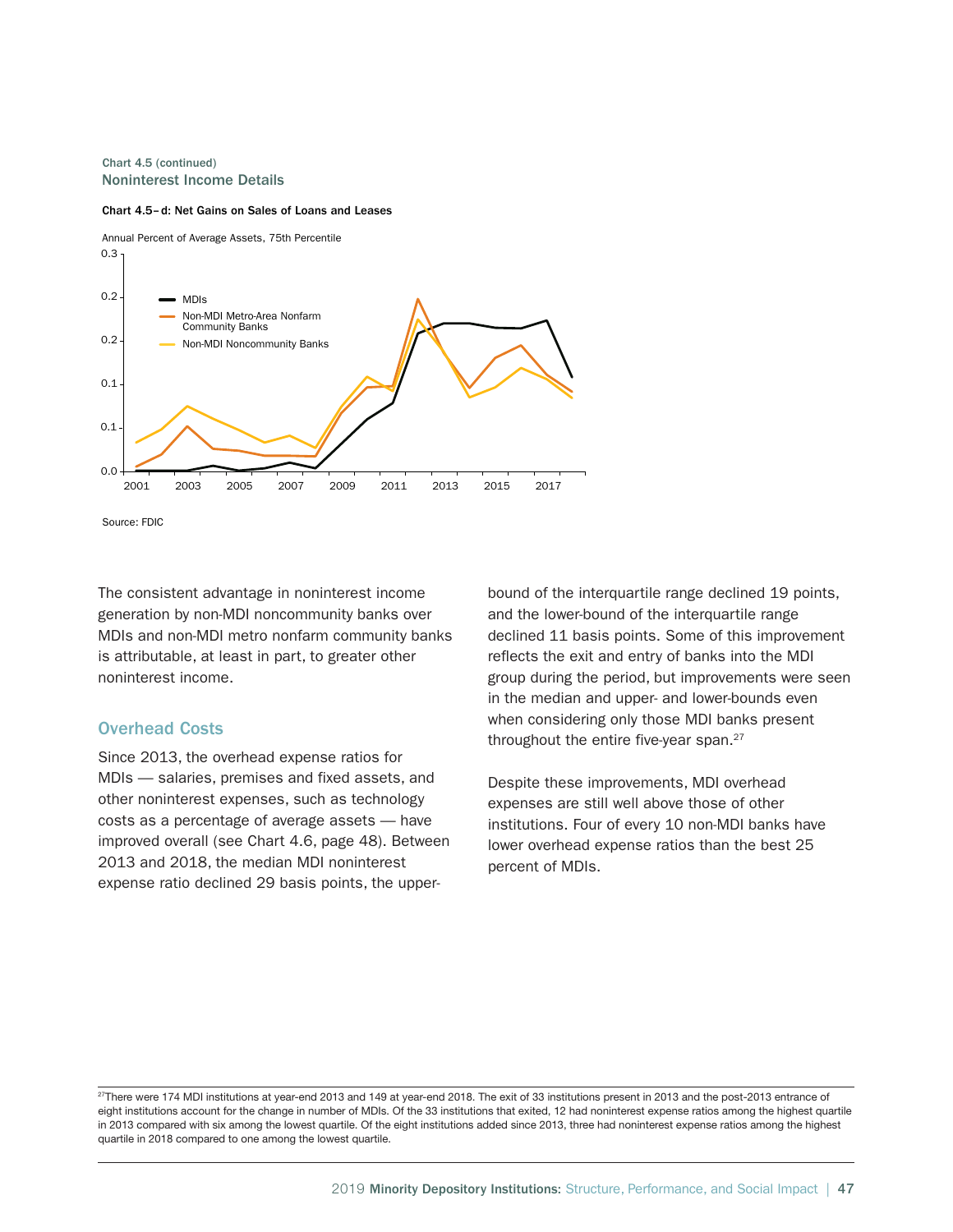## Chart 4.6 Noninterest Expense by Peer Group, MDI Size Group, and MDI Ethnicity Group

## Chart 4.6– a: Noninterest Expense

## Annual Percent of Average Assets, Median



Source: FDIC Note: Light-blue shading represents the 25th percentile to 75th percentile range for MDIs.



Annual Percent of Average Assets, Median



Source: FDIC

Note: The number of banks in the \$10 billion-plus size group ranges between 1 and 7 banks. The number of banks in the \$1-\$10 billion size group ranges between 9 and 26 banks.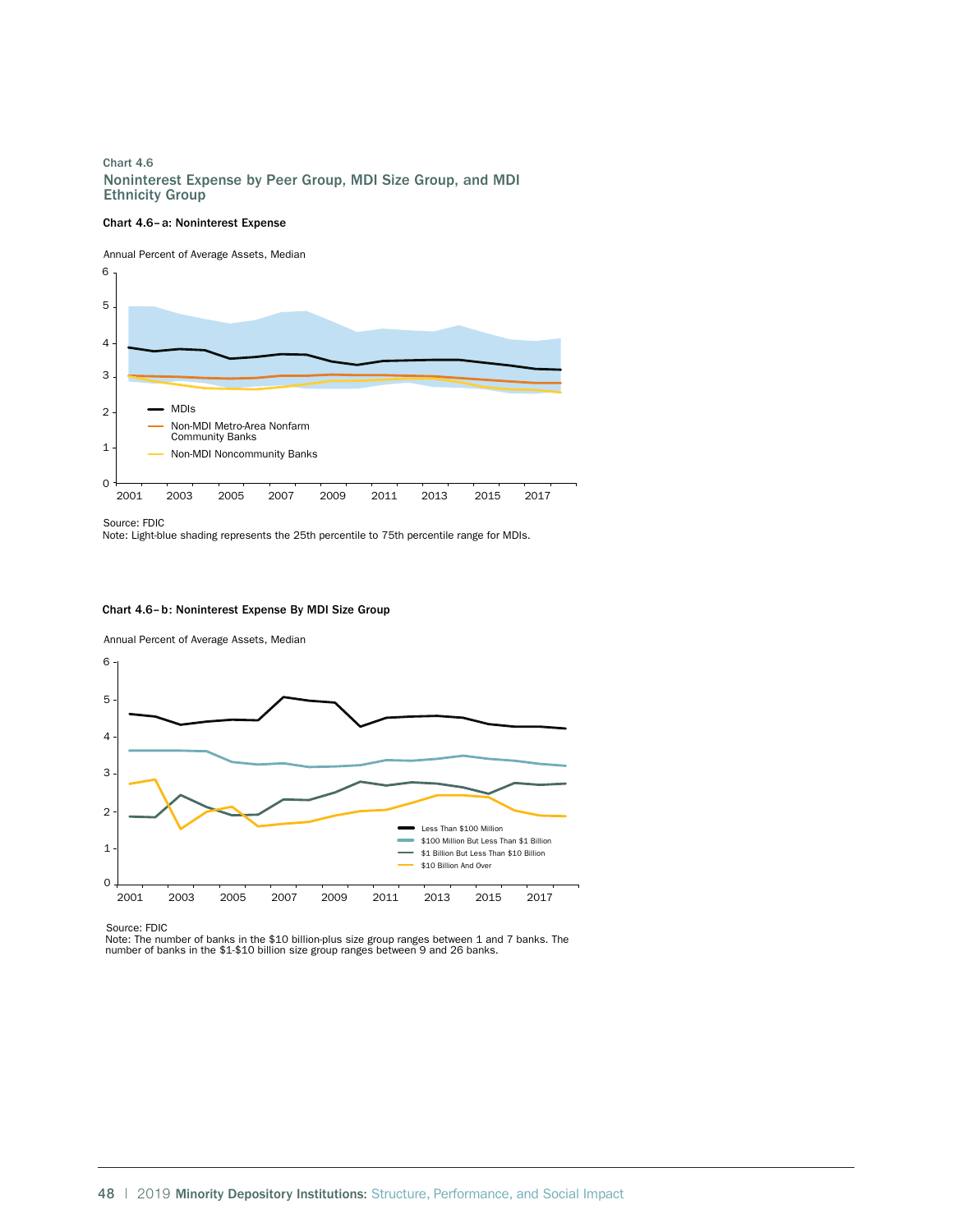## Chart 4.6 (continued) Noninterest Expense by Peer Group, MDI Size Group, and MDI Ethnicity Group

#### Chart 4.6– c: Noninterest Expense





Smaller MDIs report especially high overhead costs relative to asset size (see Chart 4.6–b, page 48). Across the study period, the median noninterest expense ratio for MDIs under \$100 million ranged from 4.2 percent to 5.1 percent, compared with 1.8 percent to 2.8 percent for MDIs with assets of \$1 billion or more. Moving from the largest asset-size group to the smallest asset-size group, the three primary overhead costs — personnel, premises, and other noninterest expenses — all increased. Differences are most pronounced in personnel costs and premises expenses.

African American MDIs and Native American MDIs tend to be much smaller than Asian American and Hispanic American MDIs, and this size difference likely explains why African American MDIs and Native American MDIs have higher costs relative to average assets than the other groups (see Chart 4.6–c above). At year-end 2018, African American MDIs averaged \$228 million in size and Native American MDIs averaged \$166 million in size — far smaller than the \$1.7 billion for Asian American MDIs and the \$3.0 billion for Hispanic American MDIs.

African American MDI personnel costs are fairly similar to those of Native American MDIs, but African American MDIs have much higher costs for premises and other noninterest expense costs. A likely explanation for this difference is the concentration of African American MDIs in higher-cost metropolitan areas relative to Native American MDIs concentrated in lower-cost rural areas.

## Efficiency Ratios

The efficiency ratio measures the ability of banks to generate revenue in relation to the expenses they incur in doing so. The efficiency ratio is the ratio of noninterest expense to net operating revenue, where a higher efficiency ratio indicates an institution that is less efficient at generating revenue per dollar of noninterest expense.28 The *FDIC Community Banking Study* identified the emergence of a sizable "efficiency gap" between community and noncommunity banks beginning in the late 1990s that has narrowed only slightly since then.

<sup>28</sup>Formally, the efficiency ratio is expressed as Efficiency ratio = Noninterest Expense / (Net Interest income + Noninterest Income).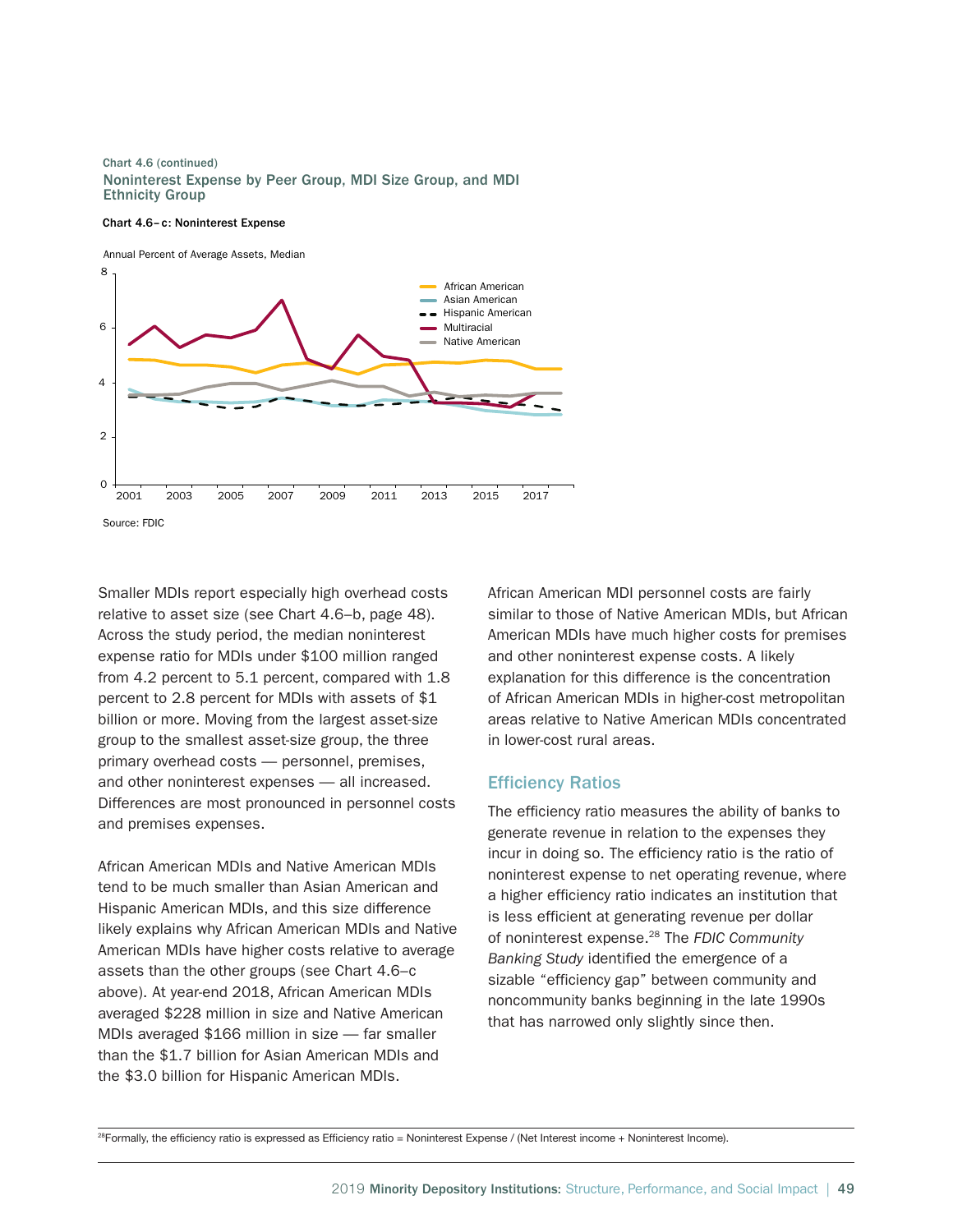MDIs have long reported higher efficiency ratios than their non-MDI counterparts (see Chart 4.7 below). The significant variation in overhead expenses of MDIs based on their size is also clearly seen in variations in efficiency ratios among MDIs (see Chart 4.8 below). Smaller MDIs tend to have much higher (worse) efficiency ratios, and larger MDIs tend to have much lower (better) efficiency ratios.

However, in the past five years, MDIs have closed the gap relative to non-MDI community banks. This improvement may be attributed to a combination of better revenue performance (greater interest and noninterest income) and greater reductions of noninterest expenses relative to reductions by non-MDI financial institutions.

## Chart 4.7 Efficiency Ratio



Source: FDIC

Note: Light-blue shading represents the 25th percentile to 75th percentile range for MDIs.



## Chart 4.8 Efficiency Ratio By MDI Size Group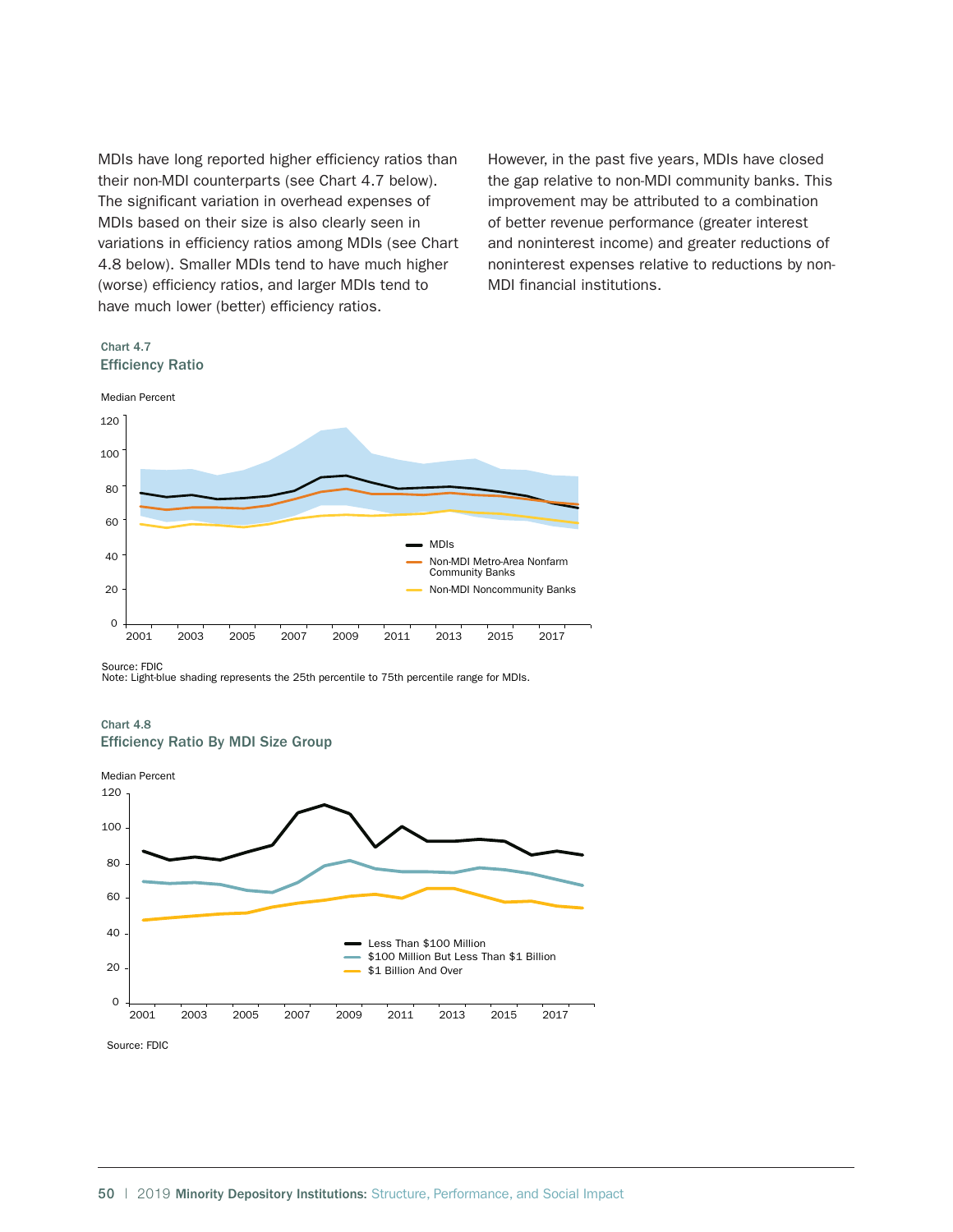The assets of MDI and non-MDI noncommunity financial institutions are dominated by a small number of institutions. Because large institutions can skew measures of aggregate financial performance, this study examines median as opposed to weighted

average financial performance measures, as used in the original 2014 MDI study. The chart below shows the effects of large banks on the performance metrics of MDIs by contrasting weighted averages and medians.

# Chart 4.9 Medians Versus Weighted Averages in Measures of Financial Performance



Chart 4.9– a: Cumulative Share of Bank Groups' Aggregate Assets

#### Chart 4.9– b: Pretax Return on Assets

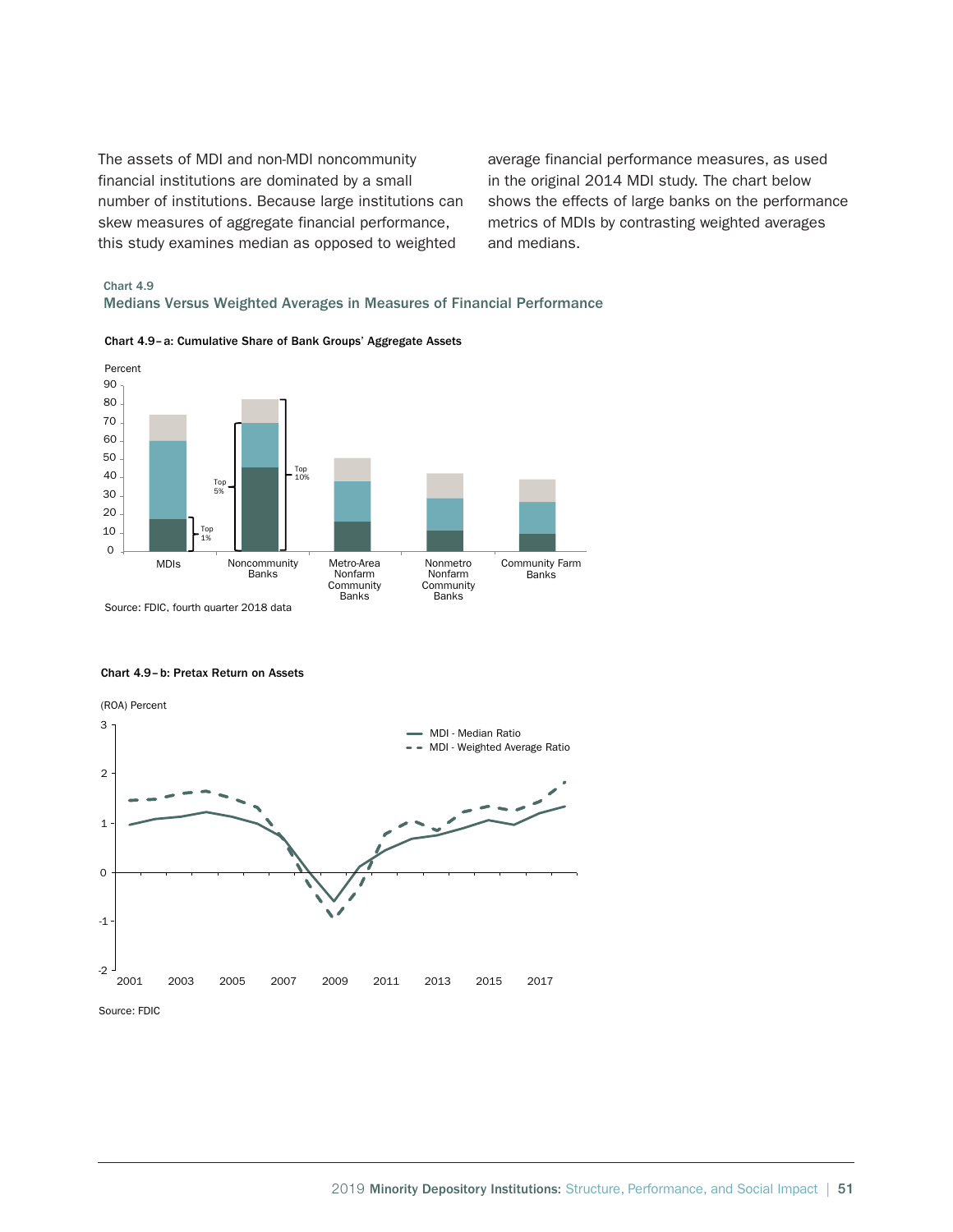# Chart 4.9 (continued) Medians Versus Weighted Averages in Measures of Financial Performance

#### Chart 4.9– c: Net Interest Income

Annual Percent of Average Assets



Source: FDIC